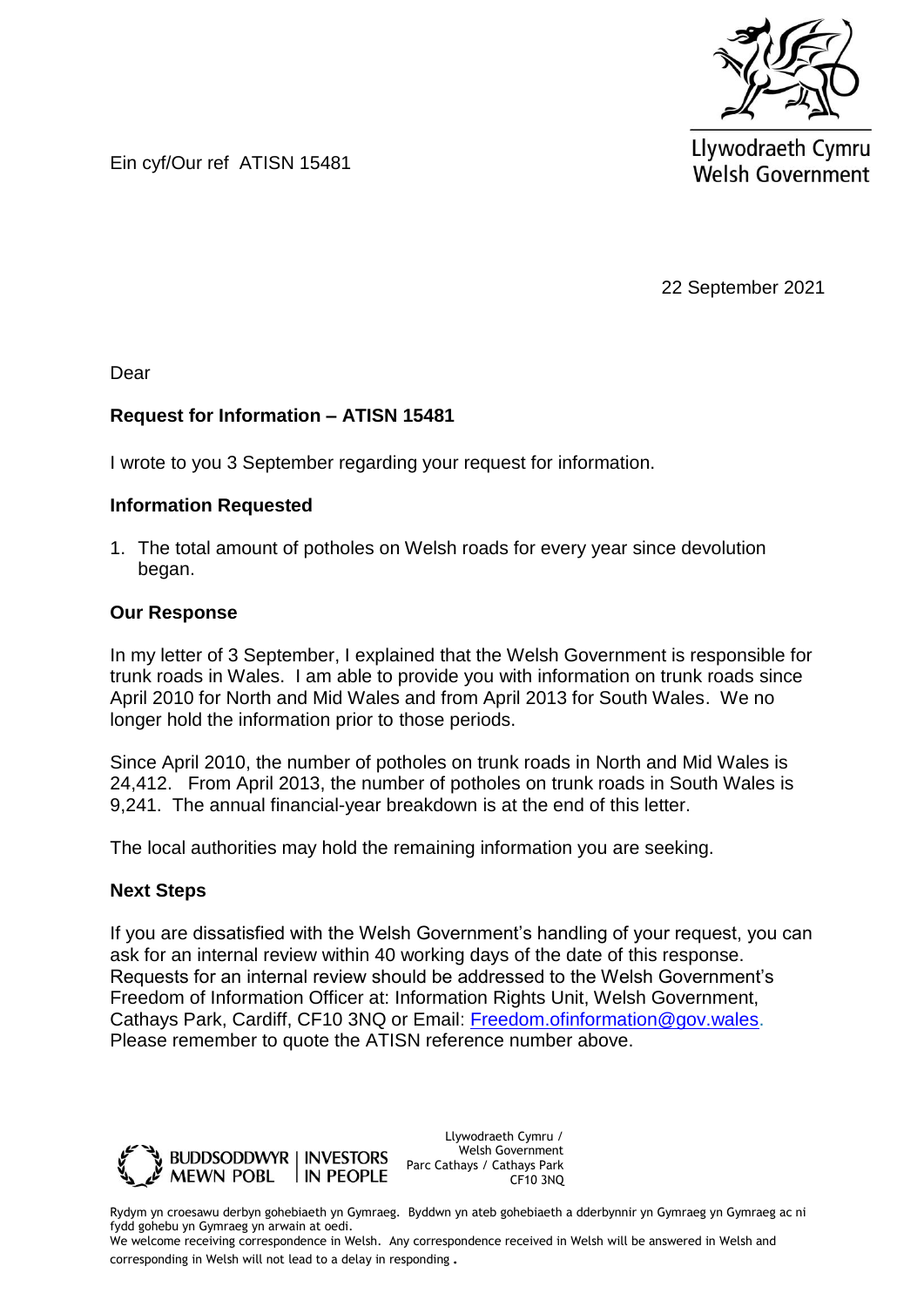You also have the right to complain to the Information Commissioner. The Information Commissioner can be contacted at: Information Commissioner's Office, Wycliffe House, Water Lane, Wilmslow, Cheshire, SK9 5AF. However, please note that the Commissioner will not normally investigate a complaint until it has been through our own internal review process.

Yours sincerely

**Potholes on trunk roads** 

**North and Mid Wales South Wales**